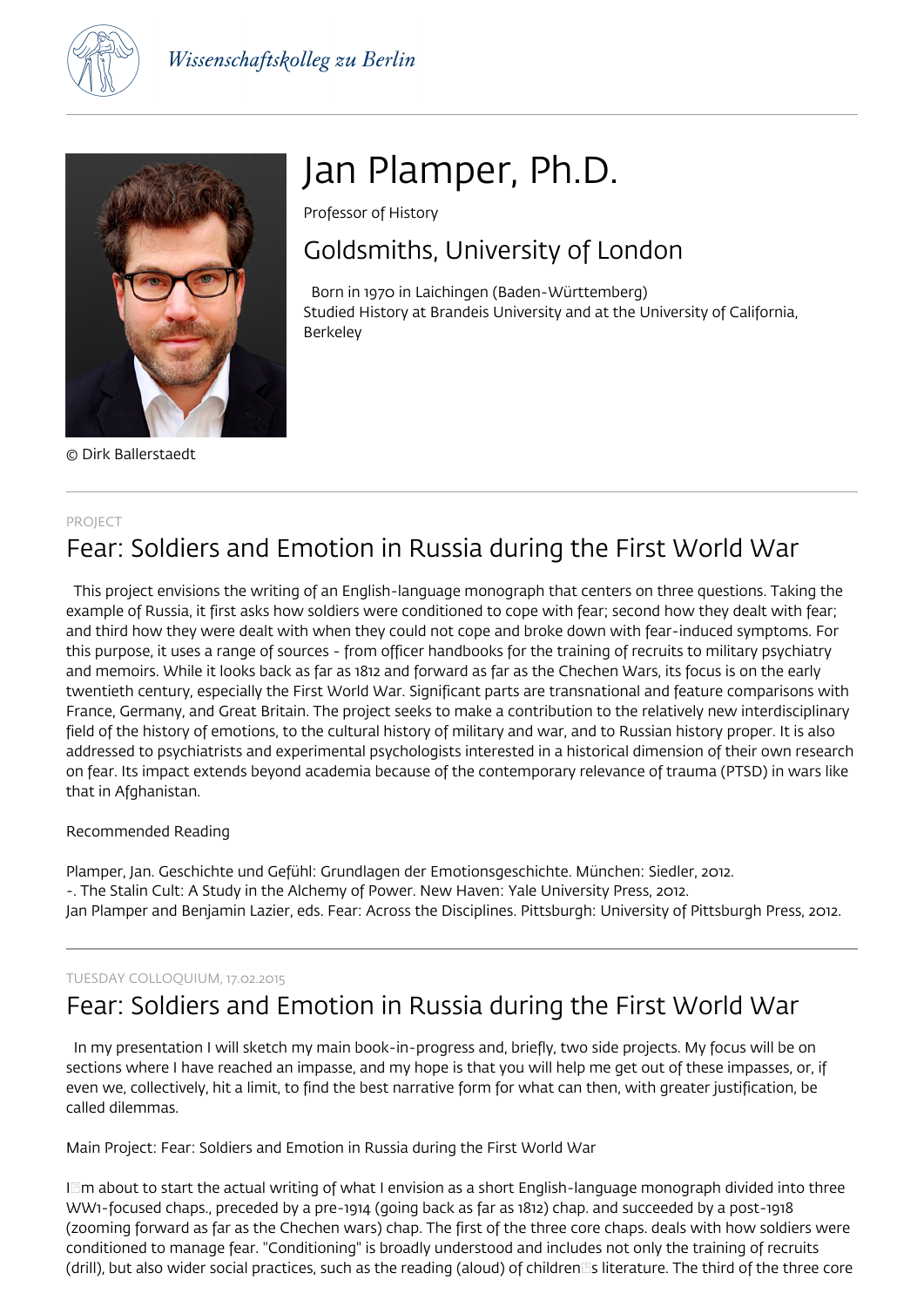chaps. concerns military psychiatry, i.e. scientific discourse about the diagnostics, etiology, and treatment of trauma, at the center of which is the question of fear. The presentation, however, will home in on the second core chap. tentatively entitled "experience": using fear-related passages from Russian (and, for purposes of comparison, British, French, and German) WW1 memoirs, it tries to get at how soldiers lived fear. "Lived"? I am torn between two interpretive extremes. At one end of the spectrum are those (e.g. some literary scholars) who emphasize the madeness of memoiristic sources - their specificity as a genre, the time lag involved between event and its recording, etc. At the other end are those (e.g. some post-poststructuralist historians seeking to recapture the visceral aspects of experience) for whom a phenomenon like fear is so basic, prediscursive, and universal that it is removed from artifice - and thus accessible in more unmediated fashion. In the latter approach, differences of genre etc. don It really matter. On which side do I come down? Or do I leave the polarity unresolved and devote a first, more "lit-critty" part of the chap. to aspects of artifice, a second part to themes - e.g. baptism by fire, battle cries, amulets and superstition, medals, rumors - that recur across memoirs from different times and places, written in different languages?

#### Side Project: The New Germans

Izve started working on a popular (targeted at readers aged 16+), German-language, narrative history of migration to Germany, esp. post-1945 (both West and East), told through life stories of individuals/families who represent the major immigrant groups. This is unabashedly teleological history-writing: the book moves toward the positively connoted goal of a different concept of the German nation, more akin to e pluribus unum in the U.S.- it is good to have a particularist identity, e.g. being of Turkish descent, and this particularist identity can coexist with an umbrella identity of Germanness that is much more broadly conceived than is currently the case, where even thirdgeneration Germans of Turkish heritage are called Deutschtürken (German Turks), rather than Türkendeutsche (Turkish Germans).

#### Side Project: The Blurb etc.: Stories Around the Book

Are you an acknowledgment junkie? Do you compulsively decipher the book titles on the shelf behind the author on the photograph in the dust jacket? And do you feel guilty about it all? I have been collecting materials for a short book on the little genres that also make up a book<br>  $\exists$  the title, dedication, acknowledgments, footnotes, author photos, and blurbs and of those that surround it: the webpages of authors and their presence in social media, readings and signings, reviews, the Festschrift, and the obituary. Where do these genres/practices come from, how did they change over time? What do they tell us about authorial differences - in status, gender, ethnicity, religion, etc.? What are their likely futures? I believe a lot can be said about these genres beyond Gérard Genettells Paratexts (orig. 1987) and that the historical genealogies of these genres afford surprising insights even for those who thought they knew more about books than they should.